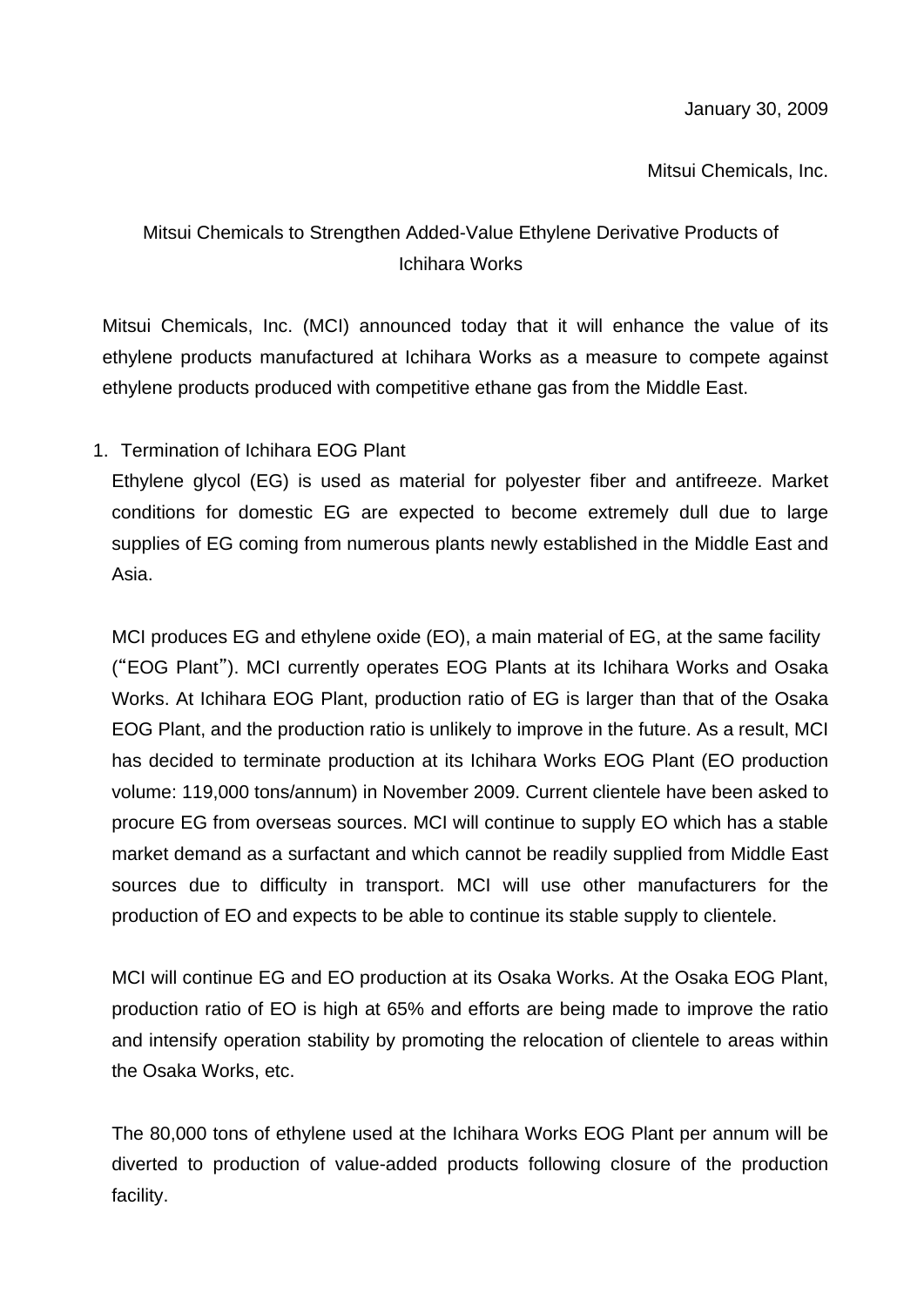## 2. New Facilities for Value-Added Products

MCI will construct a new 1-hexene plant at Ichihara Works. The new plant will use 40,000 tons per annum of the ethylene surplus of the terminated EOG Plant.

## <Overview >

①Product Name: 1-hexene

②Production capability: 30,000 tons/annum

③Technology:Selective ethylene trimerization by utilizing MCI's new catalyst\*

④Investment: 7.5 billion yen

⑤Schedule: November 2009 Construction commencement

October 2010 Construction completion

December 2010 Commercial operation

\*New catalyst characteristics: High activity (600 fold chromium catalysts) and high 1-hexene selectivity. The catalyst has excellent activity under low temperatures and low pressure. These characteristics make simple and energy-conserving processes possible.

1-hexene is mainly used as co-monomer of HAO-LLDPE\* and HDPE (High-density polyethylene). Globally, consumption is approximately 650,000 tons/annum with a predicted growth rate of 6 to 7% per annum. Prime Polymer Co., Ltd. (Prime Polymer), a joint venture between MCI and Idemitsu Kosan Co., Ltd., (Idemitsu), uses 1-hexene as an co-monomer for its main product,  $EVOLUE^{TM}$  (metallocene linear low-density polyethylene). Currently, all 1-hexene used in their production is purchased from external suppliers. With the operation of the new plant, MCI will supply 1-hexene to Prime Polymer, cutting outgoing costs within the group, as well as supporting stable production of EVOLUE™ to support business of Prime Polymer. Surplus production will be sold to external companies.

Prime Polymer will finalize plans to increase  $EVOLUE^{TM}$  output capacities by 60,000 tons per annum from the current 240,000 tons to 300,000 tons per annum at its plant in Ichihara. The plan will be announced when finalized and actualized as appropriate. This expansion will use the remaining 40,000 tons per annum ethylene surplus of the Ichihara EOG Plant.

\*HAO-LLDPE: A linear low-density polyethylene which transforms co-monomer from butane (C4) to higher alpha olefin, such as hexane (C6) or octane (C8), in order to improve intensity, heat-sealing ability, and processing performance.